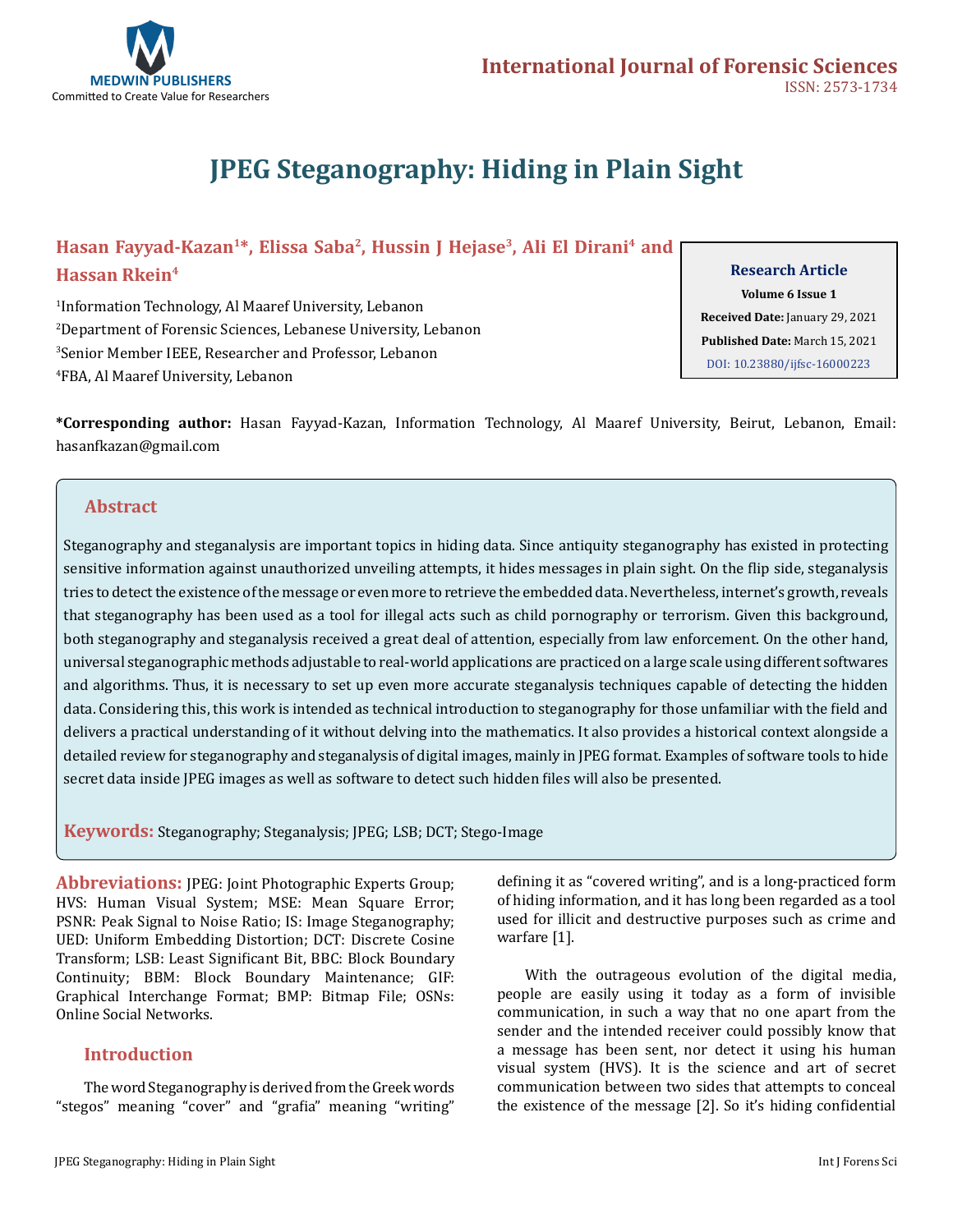information in plain sight.

Steganography concept is often confused with the one of cryptography and that's because both were used throughout history as a way to protect valuable data. The difference between two is that cryptography simply encrypts the information without hiding its presence, steganography, on the other hand, hides the message and its existence so it appears that no information is hidden at all. One conceals the contents of the message, whereas the other conceals the existence of the message.

Steganography has a long history, going back to the ancient Greek and Roman Civilizations. Messengers tattooed messages on their shaved heads and the messages remain invisible when their hair grows [3], other practices used waxed tables where messages were etched on wood then covered with wax, invisible inks were also used to accomplish the same goal.

The basic structure of Steganography is made up of three components, The "Carrier", the "Message", and the "key" [4]. A key can be used to assure more security. Today, thanks to modern technology, steganography is used on text, images, sound, signals, and more [5]. Digital images are large enough used as cover media due to their high degree of redundancy in modern communication and on the worldwide Internet. JPEG images are widely used in image steganography as there are various JPEG steganographic tools freely available to use. F5, Outguess, StegHide, MBSteg, JSteg, JSteg-Shell, and JPhide [6], are steganographic programs that have been developed recently for hiding data inside JPEG image format.

With the widespread illicit usage of steganography, steganalysis has garnered much attention from researchers. The aim of steganalysis is to identify the existence of the hidden message. It is mainly done by comparing the encrypted cover with the original copy.

This paper intends to critically review how a secret communication is carried on between a sender and a receiver, using a LSB steganographic method, the outguess algorithm. Thus the process of embedding secret data inside the DCT coefficients of JPEG image file, and its extraction.

## **Related Work**

There are many research work on data hiding methods in DCT coefficients. A brief overview of some of those methods conducted in the past 10 years is given in this section.

In 2012, Gurmeet, et al. presented a comparative analysis by computing Mean square error (MSE) and Peak Signal to Noise Ratio (PSNR), Processing time, and security. The analysis shows that the BER and PSNR is improved in the LSB Method but security sake DCT is the best method [7].

In 2013, Sohag, et al. analyzed various existing system and implemented a dynamic substitution based Image Steganography (IS) with a secret key. The proposed method is more difficult to attack because of message bits are not inserted into the fixed position but into deeper layer depending on the environment of the host image and a secret key resulting increased robustness. The robustness specially would be increased against those intentional attacks which try to reveal the hidden message [8]. At the same year, Eltyeb, et al. compared and analyzed Least Significant Bit algorithm using the cover object as an image with a focus on two types: BMP and JPEG. The comparison and analysis are done with respect to a number of criteria to understand their strengths and weaknesses [9].

In 2014, Pan, et al. presented a class of new distortion functions known as uniform embedding distortion function (UED) for both side-informed and non-side-informed secure JPEG steganography. By incorporating the syndrome trellis coding, the best code word with minimal distortion for a given message is determined with UED, which, instead of random modification, tries to spread the embedding modification uniformly to quantized discrete cosine transform (DCT) coefficients of all possible magnitudes. In this way, less statistical detectability is achieved, owing to the reduction of the average changes of the first- and second-order statistics for DCT coefficients as a whole. The effectiveness of the proposed scheme is verified with evidence obtained from exhaustive experiments using popular steganalyzers with various feature sets on the BOSS base database. Compared with prior arts, the proposed scheme gains favorable performance in terms of secure embedding capacity against steganalysis [10].

In 2015, Hiney, et al. explored a method to minimize the disruption so JPEG images can be used as steganography carriers on Facebook [11].

In 2016, Sugandhi, et al. proposed a new steganography approach for data hiding. In this approach they hide data in the encrypted image using LSB (least significant bit) technique. The hidden data in the binary form is replaced to the LSB position of the encrypted image binary data. The hidden data will be recovered by the receiver using the secret key. Thus this method provides double staging security. Thus it will be used to reduce the chance of detecting the encrypted image and then provides advanced security level of the encrypted image [12].

In 2017, Denemark, et al, imposed multivariate Gaussian model on acquisition noise and estimated its parameters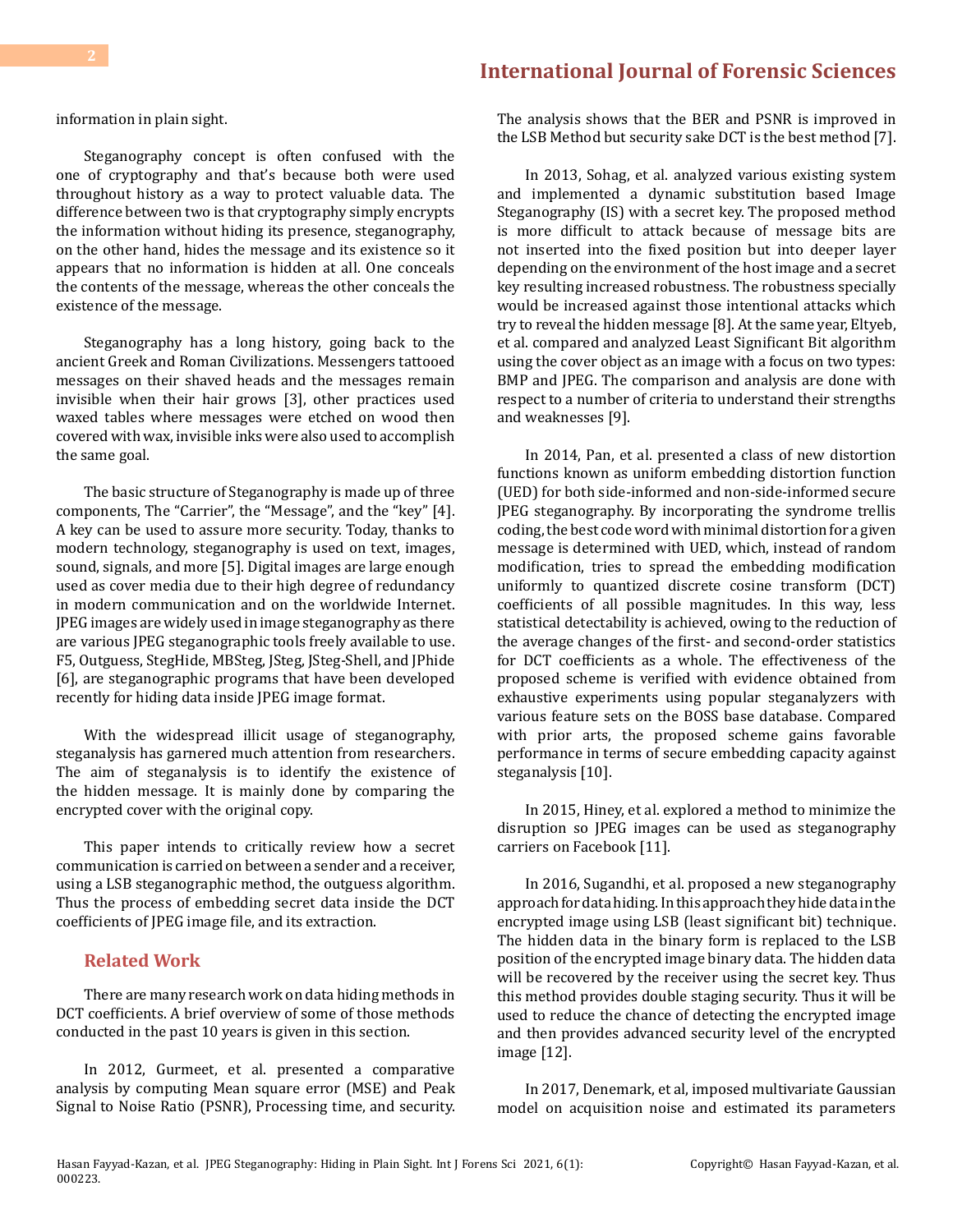from the available precover. The embedding is then designed to minimize the KL divergence between cover and stego distributions. In contrast to existing heuristic algorithms that modulate the embedding costs by 1–2|e|, where e is the rounding error, in their model-based approach the sender should modulate the steganographic Fisher information, which is a loose equivalent of embedding costs, by (1– 2|e|)^2. Experiments with uncompressed and JPEG images show promise of this theoretically well-founded approach [13].

In 2018, Li, et al. inspected the embedding change from the spatial domain and propose a principle of Block Boundary Continuity (BBC) for defining JPEG joint distortion, which aims to restrain blocking artifacts caused by inter-block adjacent modifications and thus effectively preserve the spatial continuity at block boundaries. According to BBC, whether inter-block adjacent modifications should be synchronized or desynchronized is related to the DCT mode and the adjacent direction of inter-block coefficients (horizontal or vertical). When built into \$DeJoin\$, experiments demonstrate that BBC does help improve state-of- the-art additive distortion schemes in terms of relatively large embedding payloads against modern JPEG steganalyzers [14].

In 2019, Ansari, et al. presented the comparative study and performance analysis of different image Steganography methods using various types of cover media (like BMP/ JPEG/PNG etc.) with the discussion of their file formats. We also discuss the embedding domains along with a discussion on salient technical properties, applications, limitations, and Steganalysis [15].

In 2020, Giboulot, et al. proposed a method to better estimate the variances of DCT coefficients by taking into account the dependencies between pixels that come from

the development pipeline. Using this estimate, we are able to extend statistically-informed steganographic schemes to the JPEG domain while significantly outperforming the current state-of-the-art JPEG steganography. An extension of Gaussian Embedding in the JPEG domain using quantization error as side-information is also formulated and shown to attain state-of-the-art performances [16].

In 2021, Wang, et al. presented a new principle, called block boundary maintenance (BBM), to minimize the modifications on the spatial block boundaries. In theory, they deduced the BBM principle on how to modify a pair of DCT coefficients of the intra-block to reduce the modifications on the spatial block boundary. According to the BBM principle, they designed a new strategy to define non-additive cost functions for JPEG steganography by exploiting the coefficient correlation of the intra-block in the DCT domain. The experimental results show that the BBM-based strategy can minimize modifications on the spatial block boundaries and thus achieve a high-security level when resisting modern JPEG steganalysis. Furthermore, the two principles of BBC and BBM can be fused to further improve the empirical security [17].

#### **Background**

In this section, we will provide a general overview of image steganography, image definition as well as image compression.

#### **Image Steganography**

Image Steganography hides confidential data within the image in such a way that prevents anyone other than the receiver from the detection of the hidden information or data. Figure 1 shows how the process is done.

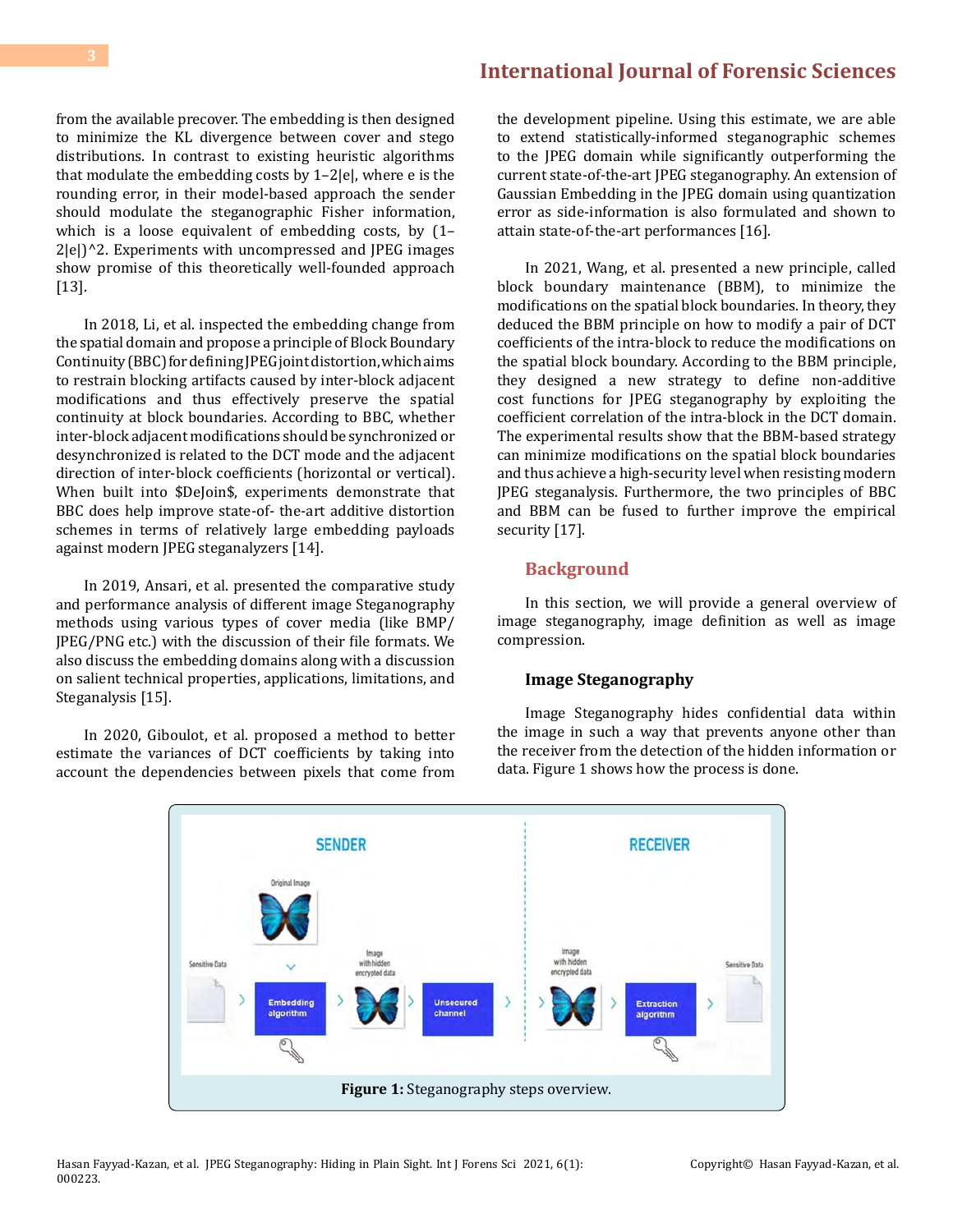Based on the way of embedding data into an image, image steganography techniques can be divided into the following groups: Spatial domain and Transform domain.

- • Spatial domain: This technique embeds the secret message bits in the pixel's color values directly without perceptible distortions. Least significant bit (LSB)-based steganography is one of the spatial domain techniques.
- Transform domain: It is a complex and very strong method based on frequency components, image pixels are first transformed to frequency domain components in order to embed the secret message bits into it. The Discrete cosine transformation technique (DCT) is a transform domain steganographic method.

#### **Image Definition**

An image is a collection of numbers that constitute different light intensities in different areas of the image. This numeric representation forms a grid and the little dots are called pixels (picture element).

8 Bit and 24-bit images are very common. Grayscale images are an example of 8-bit image form, which means each pixel has a gray intensity, presented as 1 byte that is equal to 8 bit, and can range from 0 (zero level intensity of light, black) to 255 (full intensity, white) so that's a total of 256 different shades of gray. Whereas for a 24-bit color image as shown in figure , it is well known that any color is a combination of red, green, and blue, thus each pixel is represented as 3 bytes –one for Red, one for Green and one for Blue (RGB color model). Each color have different intensities, exactly the same as in grayscale images, that range from 0 (zero intensity of color) to 255 (highest level of the color).

Thus in one given pixel, there can be 256 different quantities of red, green and blue, adding up to more than 16-million combinations, resulting in more than 16-million colors so the larger the image size, the more information you can hide [18].

#### **Image Compression**

Image compression is divided into two types of compression as follows.

- Lossless compression: it maintains every single bit of data exactly as it was originally in the file, when uncompressed all the information is completely restored. The most popular image formats that use lossless compression is GIF (Graphical Interchange Format) and BMP (bitmap file) [18].
- Lossy compression: the data in this type of compression is not conserved, portion of the information is eliminated, especially redundant information [19]. Therefore, the compressed image will not be the same as the original

after decompression. JPEG (Joint Photographic Experts Group) image format is an example of lossy compression.

#### **LSB Steganography**

Least significant bit (LSB) substitution is mostly used to embed information within the last bit holding the least value in pixel byte of an image file. This technique works well for image steganography. The human visual system won't be able to detect the difference between the stego image and the cover image. In this method, we take the binary value of the secret information and overwrite the LSB of each byte within the cover image.

E.g. consider the following color encoding:

| 10100011 | 11100010 | 11111001 |  |
|----------|----------|----------|--|
| 11000010 |          | 10101110 |  |
| 11100000 | 10010010 |          |  |
|          | 10000011 |          |  |

The LSB algorithm can hide the letter E having a binary value based on the ASCII code equal to 01000101, by changing the last bit in each byte as needed. This results in  $10100010$  11100011 11111

| 10100010 | 11100011 | 11111000 |  |
|----------|----------|----------|--|
| 11000010 |          | 10101110 |  |
| 11100001 | 10010010 |          |  |
|          | 10000011 |          |  |

This example demonstrates that to hide eight bits of data, only four of the eight least significant bits needed to be changed by the algorithm according to the embedded image.

The LSB substitution method introduces a very small change in the color of the pixel the change in the image is undetectable with the human visual system.

This technique can be directly applied on digital image in bitmap format as well as for the compressed image format like JPEG. In JPEG format, each pixel of the image is digitally coded using discrete cosine transformation (DCT). The LSB of encoded DCT components can be used as the carriers of the hidden message [20].

#### **Steganography in JPEG**

In the compressed JPEG image, the spatial domain is transformed into a frequency domain, thus we cannot modify pixel values in the spatial domain because the JPEG compression algorithm is lossy and causes too much noise. This means if we try embedding data on the LSB of pixel values we may not get the same pixel value after decompression. JPEG encoding has lossy and lossless stages. The Discrete cosine transformation (DCT) to the frequency domain and the quantization steps are lossy, whereas the entropy coding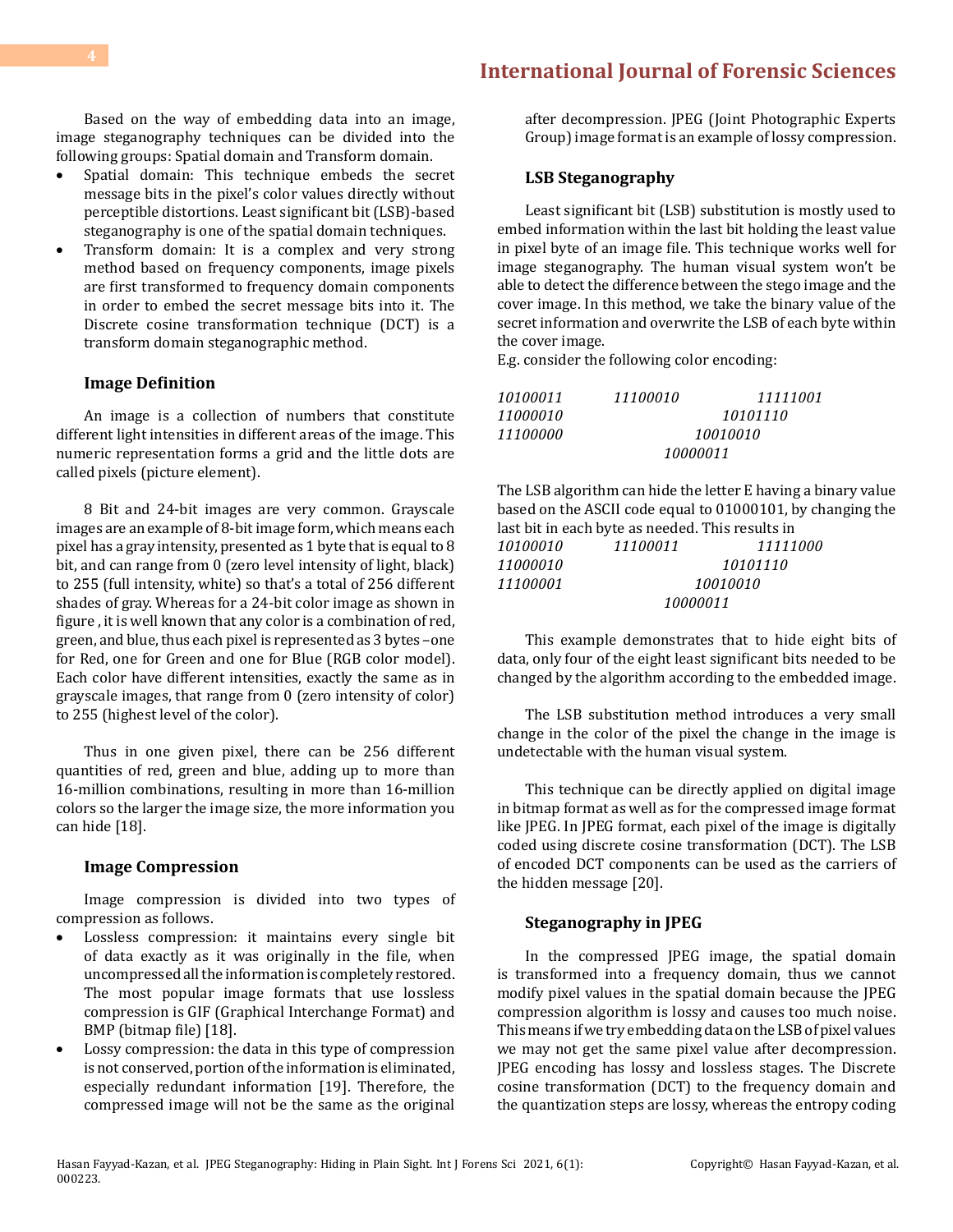that occurs after this point is lossless compression. Hence, a solution will be in hiding data after the Quantization stage. By embedding the information at this stage, in the transform domain, it is quite hard to detect the message because the embedding no longer takes place in the visual domain. The data embedding can take place by using LSB techniques, first the least significant bit of a JPEG coefficient is modified

in order to embed one bit of confidential information, and then the embedded image coefficients are compressed using entropy encoding to finally produce the JPEG stego image as shown in Figure2. We should note that the receiver extracts the hidden message bits by reading the coefficients in the same sequence that the sender has used to embed it into the cover image and by using the same embedding algorithm.

### **Experiments and Results**



We are going to show you how terrorists communicate online; a sender using the outguess algorithm to hide messages inside JPEG image files. And a receiver retrieving the message using the same algorithm. Experiments were conducted on an image dataset consisting of three JPEG images freely available in public domain on internet. The JPEG image's properties are shown in Table 1.

| Picture name | <b>Dimensions</b> |
|--------------|-------------------|
| Pic1.jpg     | 807x730 pixels    |
| Pic2.jpg     | 500x477 pixels    |
| Pic3.jpg     | 1892x1773 pixels  |

**Table 1:** Description of JPEG pictures used.

It is important to note that for our experiments, Oracle Virtual box version 5.2.8.21009 was used. Before selecting the steganographic algorithms to be used, it is important to consider the aspect of algorithm reputation either in spatial or transform domain, and the type of images we are using. Taking this information into consideration, the selected method is: Outguess, direct command in Ubuntu Linux.

The OutGuess steganographic algorithm was proposed by Neils Provos [21] to counter the statistical chi-square attack [22]. It hides messages in JPEG files, and works in two phases- embedding and correction steps. In the first pass, OutGuess embeds message bits along a random walk into the LSBs of quantized DCT coefficients while skipping 0's and 1's and flips the LSBs of coefficients to match them with the secret data bits. The embedding process will change the histogram of the quantized DCT coefficients, thus, the image is processed again while correcting the coefficients to make the stego image histogram match the cover image histogram. The chi-square attack and its generalized versions cannot detect messages embedded using OutGuess.

#### **File Encryption, by the Sender**

Because we already have a JPEG image, outguess will decompress it first, then recompresses using a user defined quality factor, in order to embed the message bits. The double compression applied here will make the detection very complicated.

*Input:* JPEG image, secret message. *Output:* stego-image.

The command line used to embed the secret message into the cover image is the following: *\$ outguess -d examplefile.txt image.jpg image-output.jpg*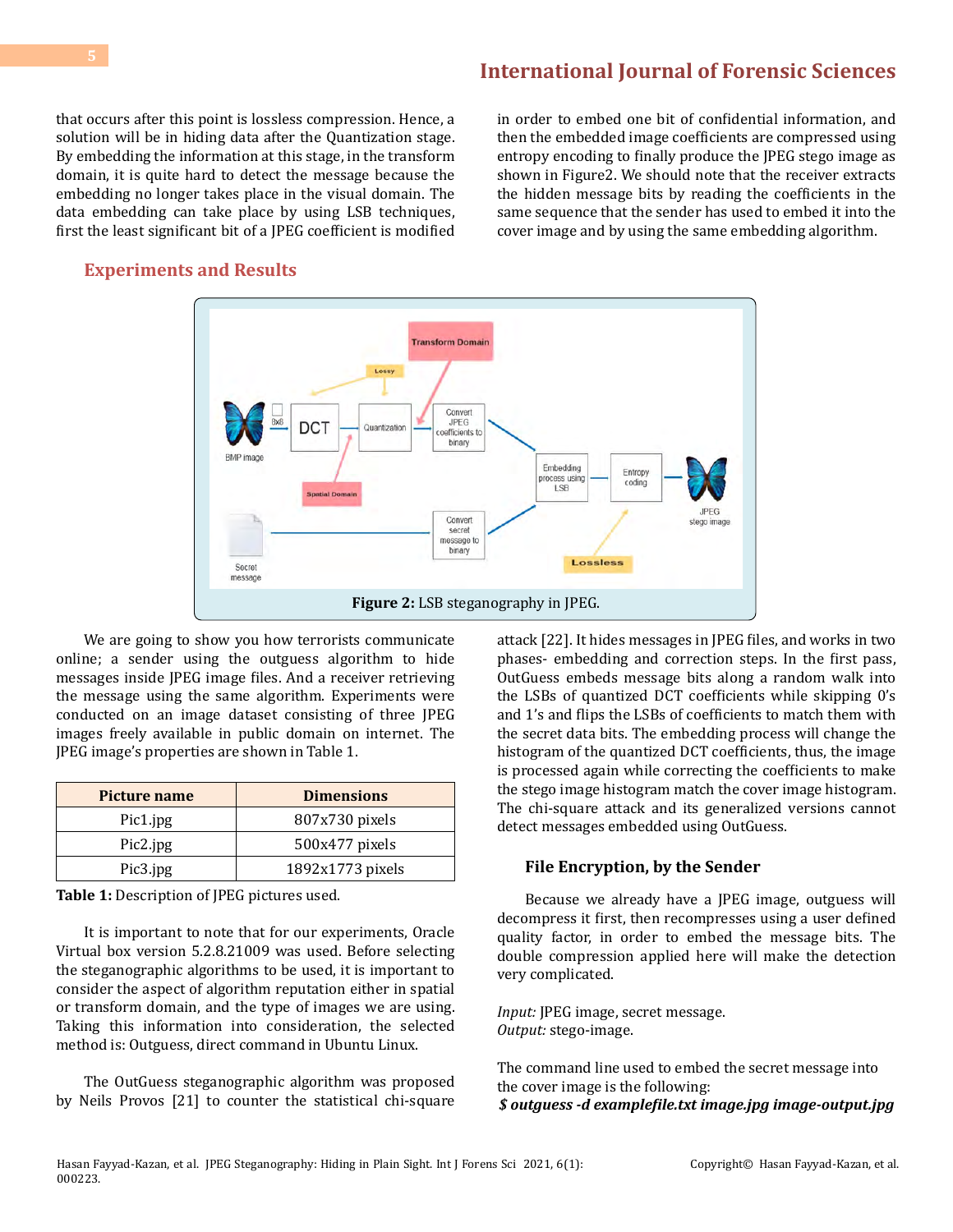In case you want to specify a secret key, use the following syntax:

*\$ outguess –k "secret key" -d examplefile.txt image.jpg* 

#### *image-output.jpg*

The "image-output.jpg" file is the final stego-image containing our confidential data which is shown in (figure 3).

| mint@mint:~\$ cd Desktop<br>mint@mint:~/Desktop\$ outguess -d msgl.txt picl.jpg stegl.jpg                                             |                     |                      |       |  |
|---------------------------------------------------------------------------------------------------------------------------------------|---------------------|----------------------|-------|--|
| Recating pick 1.jpg                                                                                                                   |                     |                      |       |  |
| JPEG compression quality set to 75                                                                                                    |                     |                      |       |  |
| Extracting usable bits: 75190 bits                                                                                                    |                     |                      |       |  |
| Correctable message size: 31872 bits, 42.39%<br>Encoded 'msg1.txt': 144 bits, 18 bytes                                                |                     |                      |       |  |
| Finding best embedding                                                                                                                |                     |                      |       |  |
| $0: 90(51.1%)[62.5%]$ , bias                                                                                                          | $59(0.66)$ , saved: | -2. total:           | 0.12% |  |
| $2: 81(46.0%) [56.2%]$ , bias                                                                                                         | $59(0.73)$ , saved: | $-1$ , total:        | 0.11% |  |
| $22: 81(46.0%)$ [56.2%], bias                                                                                                         | 46(0.57), saved:    | $-1.$ total: $0.11%$ |       |  |
| 136: 73(41.5%)[50.7%], bias 52(0.71), saved: 0, total: 0.10%                                                                          |                     |                      |       |  |
| 170: 82(46.6%)[56.9%], bias 41(0.50), saved: -1, total: 0.11%                                                                         |                     |                      |       |  |
| 252: 72(41.4%)[50.0%], bias 38(0.53), saved: 0, total:                                                                                |                     |                      | 0.10% |  |
| 252, 110: Embedding data: 144 in 75190                                                                                                |                     |                      |       |  |
| Bits embedded: 174, changed: 72(41.4%)[50.0%], bias: 38, tot: 75678, skip: 75504                                                      |                     |                      |       |  |
| Foiling statistics: corrections: 46, failed: 0, offset: 740.666667 +- 439.464523<br>Total bits changed: $110$ (change $72 + bias$ 38) |                     |                      |       |  |
| Storing bitmap into data                                                                                                              |                     |                      |       |  |
| Writing <code>seq1.jpg</code>                                                                                                         |                     |                      |       |  |
| mint@mint:-/Desktop\$                                                                                                                 |                     |                      |       |  |
|                                                                                                                                       |                     |                      |       |  |
|                                                                                                                                       |                     |                      |       |  |

#### **File Extraction, by the Receiver**

#### *\$ outguess -r image-output.jpg secret.txt*

The recipient can use the following syntax in order to extract the original confidential file from the output image file it was embedded into (Figure 4):

*\$ outguess -k "secret key" -r image-output.jpg secret.txt* (when a secret key was specified during encryption)

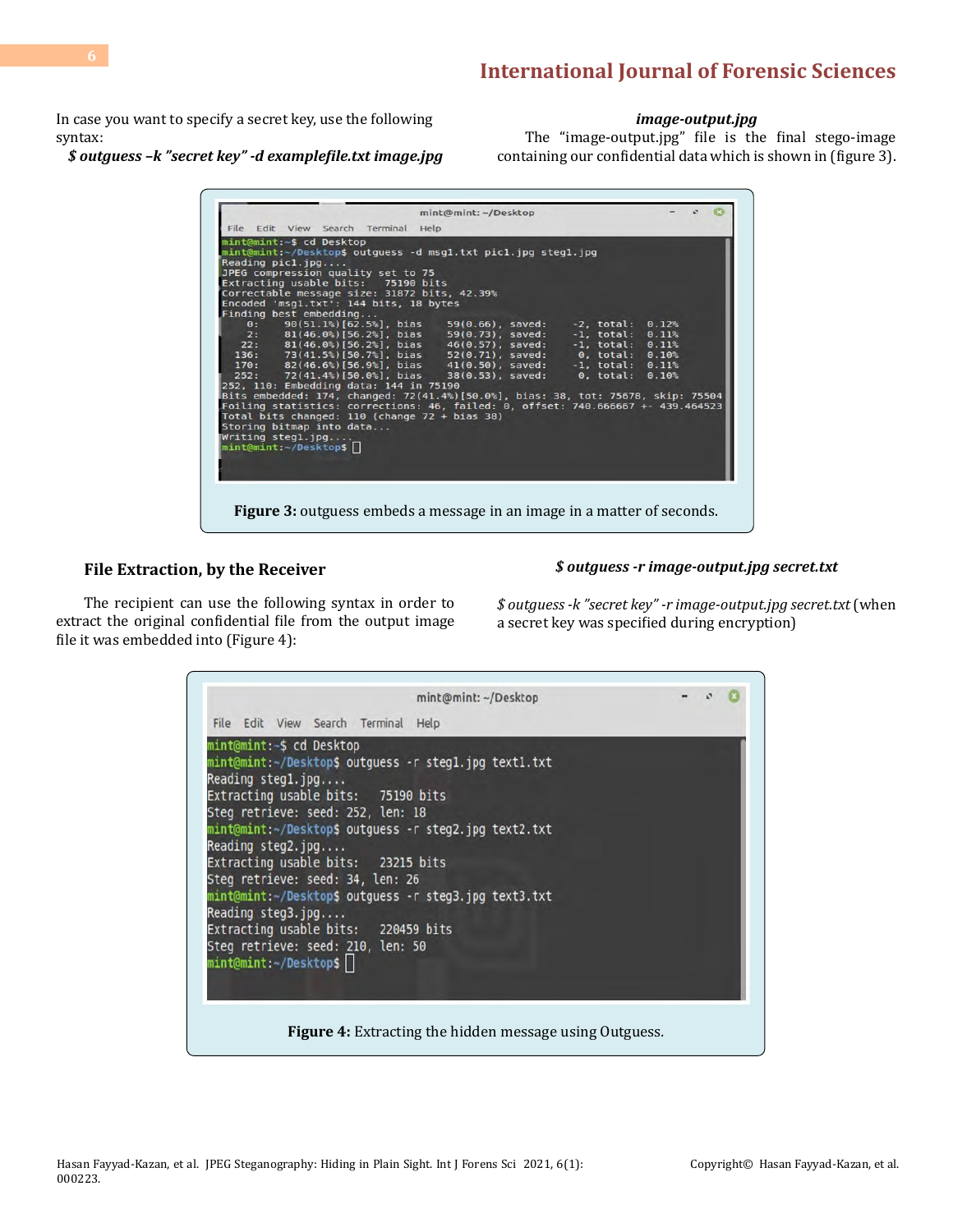#### **The Resulting Stego-Images**



images, where as right hand side we have the stego images containing the embedded message.

### **Steganography in Real Criminal Cases**

Secret information exchange has been taking place since ancient times but the present digital and technological era provides numerous ways and choices to share such confidential messages. Criminals today are using steganography in order to communicate with other criminals, to share classified information and even to perform computer hacks, it is also used for illegal purposes such as crime, child pornography, cash drops and organizing terrorist attacks. In the business world steganography can be used to hide a secret chemical formula or plans for a new invention [23]. All of this is done in a way to make the information sharing inaccessible to law enforcement and to prevent any unauthorized persons to be aware of its existence. Currently, digital tools are widely available to ordinary computer users with basic computer skills also. The stego images can be shared using Social Media Sites such as Instagram, Facebook and Twitter or Online Social Networks (OSNs), which make them available to a very large number of individuals. We will be presenting specific cases in which steganography was used.

The first confirmed case of data concealment in real life was reported in 2010 by NBC [24]. Russian spies were using steganography to embed messages inside images then the stego images were uploaded to public websites. The huge number of pictures on the web and the endless stream of communications transmitted daily through it makes it hard for an investigator to detect the presence of the message and who it is aimed at.

Many articles claimed that after the September 11, 2001 attacks there were rumors that al Qaeda members used steganography to coordinate their actions, and for promoting child pornography although it was never confirmed.

NBC reported that German security officials caught a Pakistani Al Qaeda operative with a memory disk containing a pornographic video that embedded over 100 documents outlining plans for terror attacks through Europe [25].

An internet pedophile ring known as the "Shadowz Brotherhood" used steganography to transfer child pornographic material [26].

Digital steganography has been used by terrorists to facilitate secret intra-group communication as has been claimed. This is because terrorist use of digital steganography is both technically and operationally implausible [27].

# **Steganalysis Techniques for Computer Forensic Investigation**

In today's society crime and cybercrime are considered as very challenging topics for law enforcement. Studying steganography covers and how they are transferred on online social networks is important because most of the time they are used for causing harm and for illicit purposes. Social media has become increasingly important and useful in solving crimes. Understanding how people might use steganography and social media for harm or even just as a means of communication could lead to breakthroughs in cases [28].

Steganalysis is emerging out as a process of detecting steganography. We should note that Steganalysis is mostly about discovering and identifying the existence of a concealed message, it essentially deals with the detection of hidden data. Digital forensics is the investigation of the steganography practiced by criminals on the network channel like TCP/IT protocol, to perform criminal communications, fraud, hacking electronic payments, gambling and pornography, harassment, viruses, pedophilia. So the first step for a forensic examiner would be to identify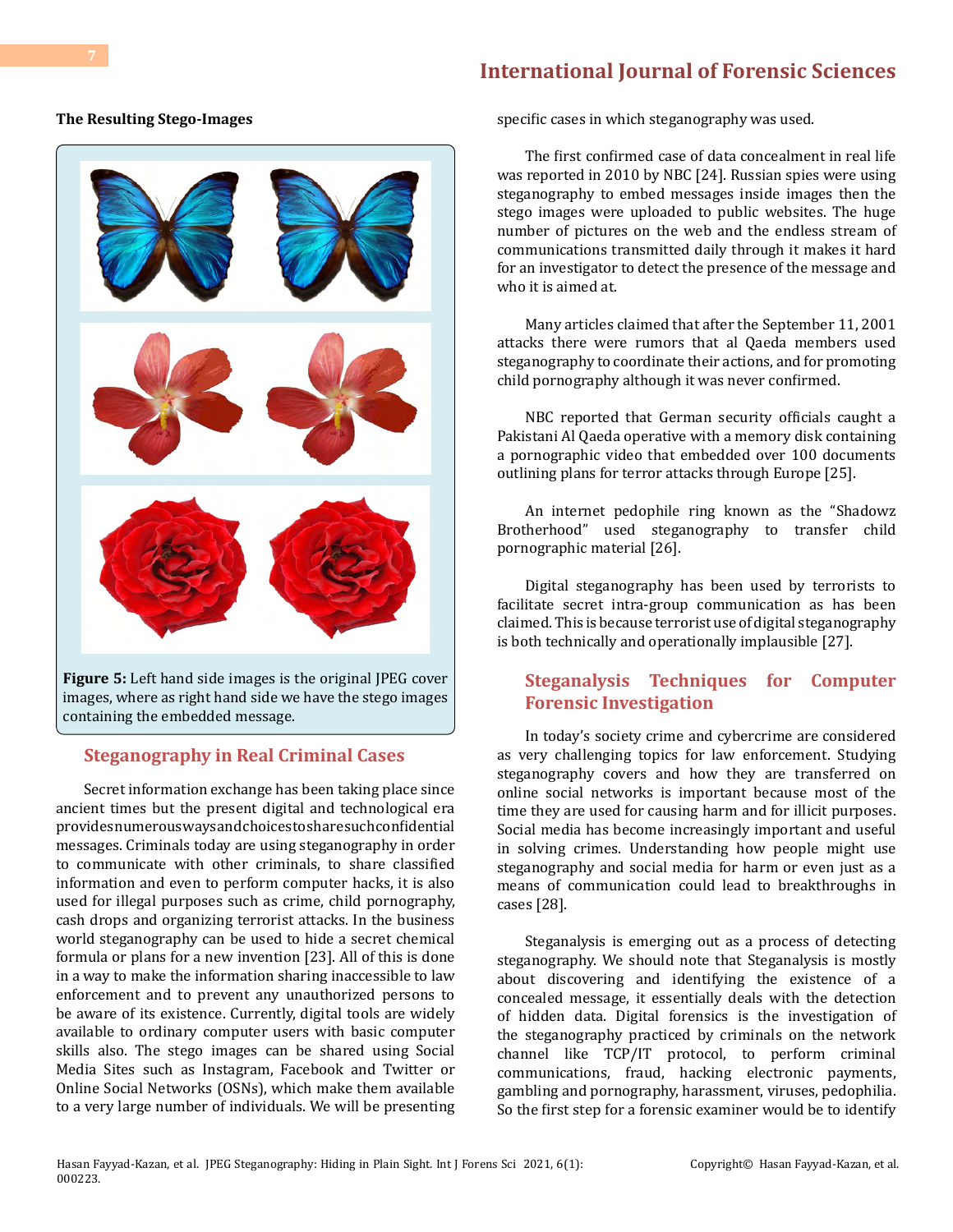the existence of the hidden message, and for the extraction considered as a second step it may be indeed complex and difficult, sometimes impossible if we have no idea about the tool or technique used for the steganopgraphy. Even if the steganographic tool was somehow discovered, extracting the hidden information can prove to be rather daunting as most algorithms employ cryptographic techniques to scramble the secret message when it is embedded [29]. Therefore it would be so challenging for the forensic investigator to recover the hidden information.

There are several types of steganographic attacks based on the information available for analysis. Some of them are as follows:

- Known carrier attack: The original cover file and stego object are both available for analysis. Steganography only attack: only stego object is available for analysis.
- • Known message attack: The hidden message is known in this case.
- Known steganography attack: The cover file, stego object as well as the steganographic tool or algorithm, are known.

However in forensic investigations, the most likely situation the investigator will be in is when only the steganographic object is available, and that is assuming if an object can be classified as a steganographic object in the first place [29].

Steganalysis and steganography are two sides of the same coin, similar to cryptography and cryptanalysis, and computer viruses and antivirus software. The threat today is so serious because cybercrime is continuing to grow and the criminals are getting smarter and looking for ways to create malicious tools and software without getting exposed. Research in steganography involves both developing new techniques for hiding content and developing new tools for the detection and deciphering of hidden content. This duality is similar to biologic warfare, where the development of new biological weapons goes hand in hand with the research of their antidotes.

#### **Forensic Tools for Steganography Detection**

The plausibility of steganographic target formats increases with the amount of data transmitted in the respective format. JPEG images are widely used over internet and therefore they are an ideal target format for steganography [9]. Most of the steganalytic methods concentrate on one operation; feature extraction. We will show some examples of currently available softwares that can detect the presence of steganography programs, detect suspect carrier files, and disrupt steganographically hidden messages.

# **[International Journal of Forensic Sciences](https://medwinpublishers.com/IJFSC/)**

StegoArchive.com lists many steganalysis programs [30].

#### **Guidance Software, Inc.**

[http://www.guidancesoftware.com](http://www.guidancesoftware.com/)

"Award winning and validated by the courts, EnCase allows law enforcement and IT professionals to conduct a powerful, yet completely noninvasive computer forensic investigation. EnCase features an intuitive GUI that enables examiners to easily manage large volumes of computer evidence and view all relevant files, including "deleted" files, file slack and unallocated space. The solution effectively automates core investigative procedures, replacing archaic, time-consuming and cost-prohibitive processes and tools."

Guidance Software, Inc.

#### **ILook Investigator**

<http://www.ilook-forensics.org/>

"ILook Investigator © is a forensic analysis tool used by thousands of law enforcement labs and investigators around the world for the investigation of forensic images created by many different imaging utilities."

ILook Investigator

#### **Stegdetect and Xsteg (freeware)**

Stegdetect was written by Niels Provos in 2001, the author of the steganography program called Outguess. Stegdetect is reliable in detecting JPEG images that have content embedded with JSteg, JPHide and OutGuess [21].

Stegdetect can find hidden information in JPEG images using such steganography schemes as F5, Invisible Secrets, JPHide, and JSteg [30].

## **Access Data's Forensic Toolkit and Guidance Software's EnCase**

These softwares can use the HashKeeper, Maresware, and National Software Reference Library hash sets to look for a large variety of software. In general, these data sets are designed to exclude hashes of known "good" files from search indexes during the computer forensic analysis [30].

#### **Forensically Beta**

Forensically beta is a website used for JPEG steganalysis (Figure 6).

This website allows to detect differences between the original JPEG cover image and the embedded one, therefor no analysis is possible without the original JPEG.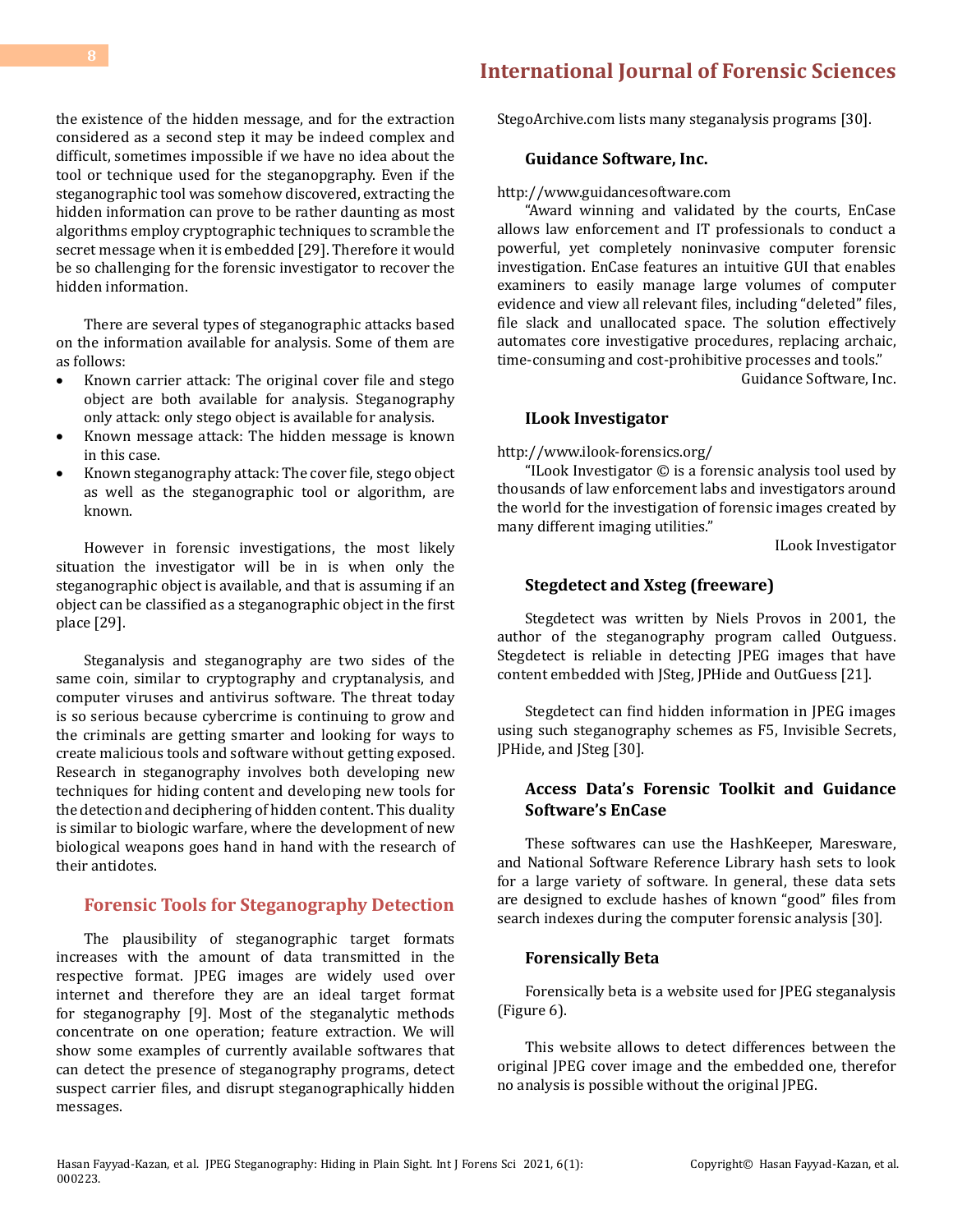| $\leftarrow$ $\rightarrow$ $C$ $\Omega$<br>D & https://29a.ch/photo-forensics/#jpeg-data                       | … ⊙☆                              |
|----------------------------------------------------------------------------------------------------------------|-----------------------------------|
| Forensically <sup>Beta</sup><br>$\circ$<br>Open File Help                                                      |                                   |
| Comments                                                                                                       | Magnifier                         |
| No JPEG comment found                                                                                          | Clone Detection                   |
| <b>Quantization Tables</b><br>Standard JPEG Table Quality=95                                                   | Error Level Analysis              |
| Table 0 (8 bit)                                                                                                | Noise Analysis                    |
| r<br>x<br>Ŧ<br>x<br>$\bar{z}$<br>$\overline{z}$<br>$\mathbf{z}$<br>$\mathbf{z}$<br>$\mathbb Z$<br>ä,<br>x<br>× | Level Sweep                       |
| ż<br>z<br>ž<br>٠<br>×<br>٠<br>٠                                                                                | Luminance<br>Gradient             |
| B<br>$\overline{\mathbf{a}}$<br>÷,<br>×<br>s<br>s<br>з                                                         |                                   |
| ٠<br>а                                                                                                         | Principal<br>Component            |
|                                                                                                                | 6/21 PM<br>2 . 下窗 4 秒<br>9/7/2020 |

We tried several tools available on the website and we will present the figures showing the differences between the original JPEG file pic1.jpg and the stego-image steg1.jpg.





**Figure 9:** steg1.jpg Noise analysis.

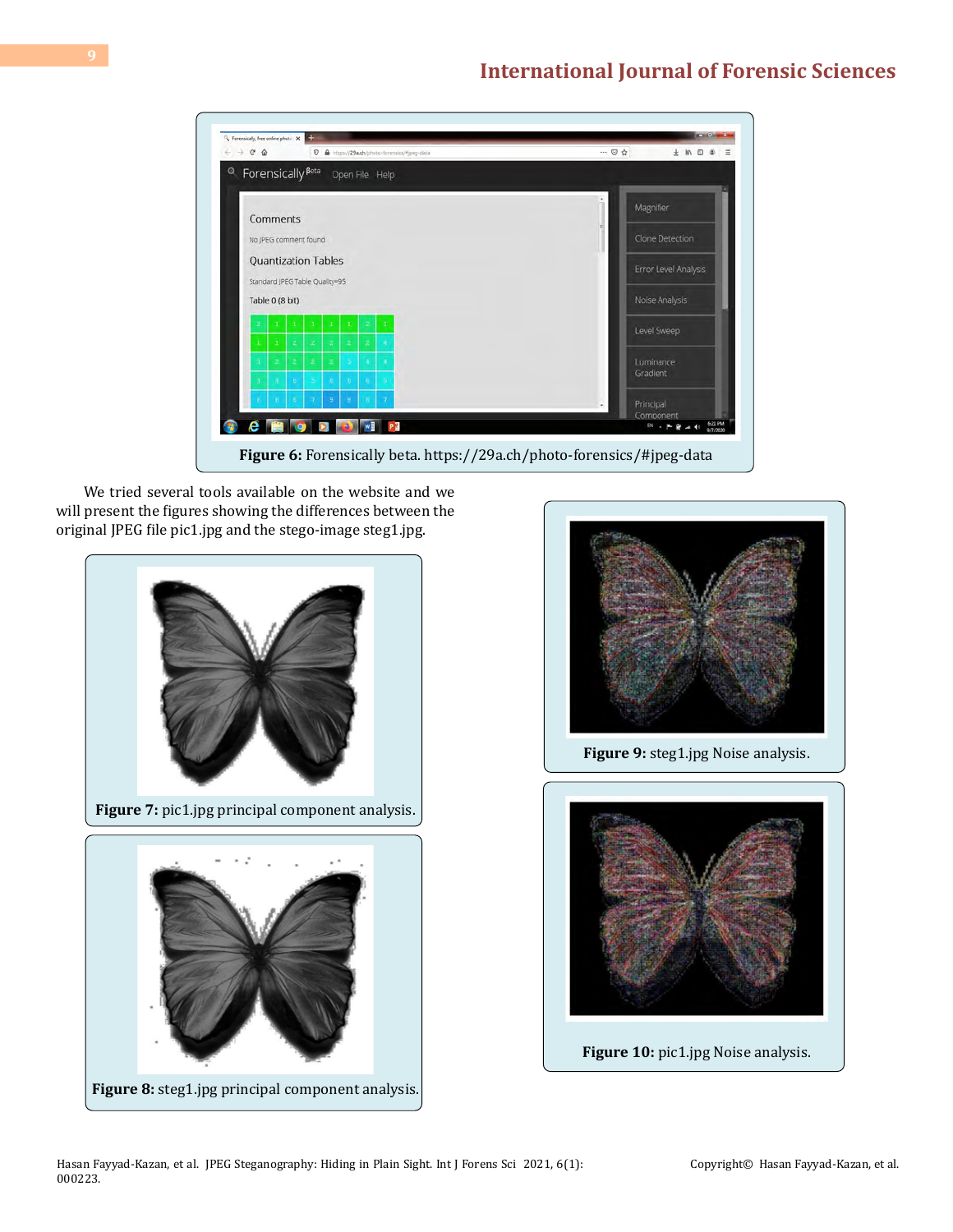

# **Discussion**

Our experimental study has shown how easy hiding secret information using steganography methods are. It doesn't require so many skills, just some basic research and knowledge about the subject, what made it available and possible for any normal person to use. But the question remains, how far a forensic examiner can detect the presence of the hidden messages using forensic steganalysis methods because the variety of steganographic methods may be considered as an obstacle and the steganalysis techniques might be able to detect some of the embedding methods and not detect others. Some methods with a very good performance for detecting exclusively transform domain steganographic methods [31,32] are available. We have other methods that outperform one steganographic method and underperform over another [33]. Steganalysis methods may be capable to reliably detect steganography only for specific embedding rates. For instance, this can be shown in the results of a recent experiment [34]. Many steganalysis software and tools are available but they show numerous challenges and difficulties so it would be of great value to check even more and more of them.

# **Conclusion**

In recent years, Steganography has emerged as a growingly active research topic. The past few years have seen an increasing interest in using images as cover media for steganographic communication, mostly JPEG image file format.

However, while implementing image steganography is important, the steganalysis methods to detect and embed the secret message are far more complex than actually doing the steganography itself and it needs to be an area of ongoing research. Today's steganographic programs can hide any type of secret data into various types of cover media. It is so difficult, nearly impossible to predict whether there is a secret message to begin with at first place. Given this fact, there is a lot of research working on discovering new techniques for steganalysis, and it would be interesting to see how accurate they will be at detecting Steganography.

Finally, it is clear that the use of steganography by terrorists and criminals is likely to increase in the future, posing a problem for law enforcement agencies. Steganalysis needs to be further developed to help counter high tech terrorism and cases of child pornography and others.

### **References**

- 1. [Warkentin M, Bekkering E, Schmidt MB \(2008\)](https://commons.erau.edu/jdfsl/vol3/iss2/2/) [Steganography: Forensic, Security and Legal Issues.](https://commons.erau.edu/jdfsl/vol3/iss2/2/) [ADFSL 3\(2\): 17-34.](https://commons.erau.edu/jdfsl/vol3/iss2/2/)
- 2. [Attaby AA, Mursi Ahmed MFM, Alsammak AK \(2018\)](https://www.sciencedirect.com/science/article/pii/S209044791730031X) [Data hiding inside JPEG images with high resistance to](https://www.sciencedirect.com/science/article/pii/S209044791730031X) [steganalysis using a novel technique: DCT-M3. Ain Shams](https://www.sciencedirect.com/science/article/pii/S209044791730031X) [Eng J 9\(4\): 1965-1974.](https://www.sciencedirect.com/science/article/pii/S209044791730031X)
- 3. [Yunus YA, Rahman SA, Ibrahim J \(2013\) Steganography:](http://www.ajer.org/papers/v2(11)/O0211122128.pdf)  [a review of information security research and](http://www.ajer.org/papers/v2(11)/O0211122128.pdf) [development in Muslim world. Am J Eng Res 2\(11\): 122-](http://www.ajer.org/papers/v2(11)/O0211122128.pdf) [128.](http://www.ajer.org/papers/v2(11)/O0211122128.pdf)
- 4. [Singhal V, Yadav D, Bandil DK \(1956\) Steganography and](http://citeseerx.ist.psu.edu/viewdoc/download;jsessionid=C43B5FE3FB919B31EDEF43C0D3B0E61E?doi=10.1.1.227.3599&rep=rep1&type=pdf)  [Steganalysis: A Review. Int J Electron Comput Sci Eng](http://citeseerx.ist.psu.edu/viewdoc/download;jsessionid=C43B5FE3FB919B31EDEF43C0D3B0E61E?doi=10.1.1.227.3599&rep=rep1&type=pdf)  [1\(2\): 399-404.](http://citeseerx.ist.psu.edu/viewdoc/download;jsessionid=C43B5FE3FB919B31EDEF43C0D3B0E61E?doi=10.1.1.227.3599&rep=rep1&type=pdf)
- 5. (2015) Least Significant Bit (LSB) and Discrete Cosine Transform (DCT) based Steganography 2(1): 31-36.
- 6. [Zakaria A, Chaumont M, Subsol G \(2018\) Quantitative](https://hal-lirmm.ccsd.cnrs.fr/lirmm-01884006/file/EUSIPCO-2018_ZAKARIA_CHAUMONT_SUBSOL_Quantitative_Binary_Steganalysis_JPEG.pdf)  [and binary steganalysis in JPEG: A comparative study.](https://hal-lirmm.ccsd.cnrs.fr/lirmm-01884006/file/EUSIPCO-2018_ZAKARIA_CHAUMONT_SUBSOL_Quantitative_Binary_Steganalysis_JPEG.pdf)  [Eur Signal Process Conf, pp: 1422-1426.](https://hal-lirmm.ccsd.cnrs.fr/lirmm-01884006/file/EUSIPCO-2018_ZAKARIA_CHAUMONT_SUBSOL_Quantitative_Binary_Steganalysis_JPEG.pdf)
- 7. [Kaur G, Kochhar A \(2012\) A Steganography](https://www.scribd.com/document/217839106/Paper-4-35-41) [Implementation based on LSB & DCT.](https://www.scribd.com/document/217839106/Paper-4-35-41) International [Journal for Science and Emerging, Technologies with](https://www.scribd.com/document/217839106/Paper-4-35-41)